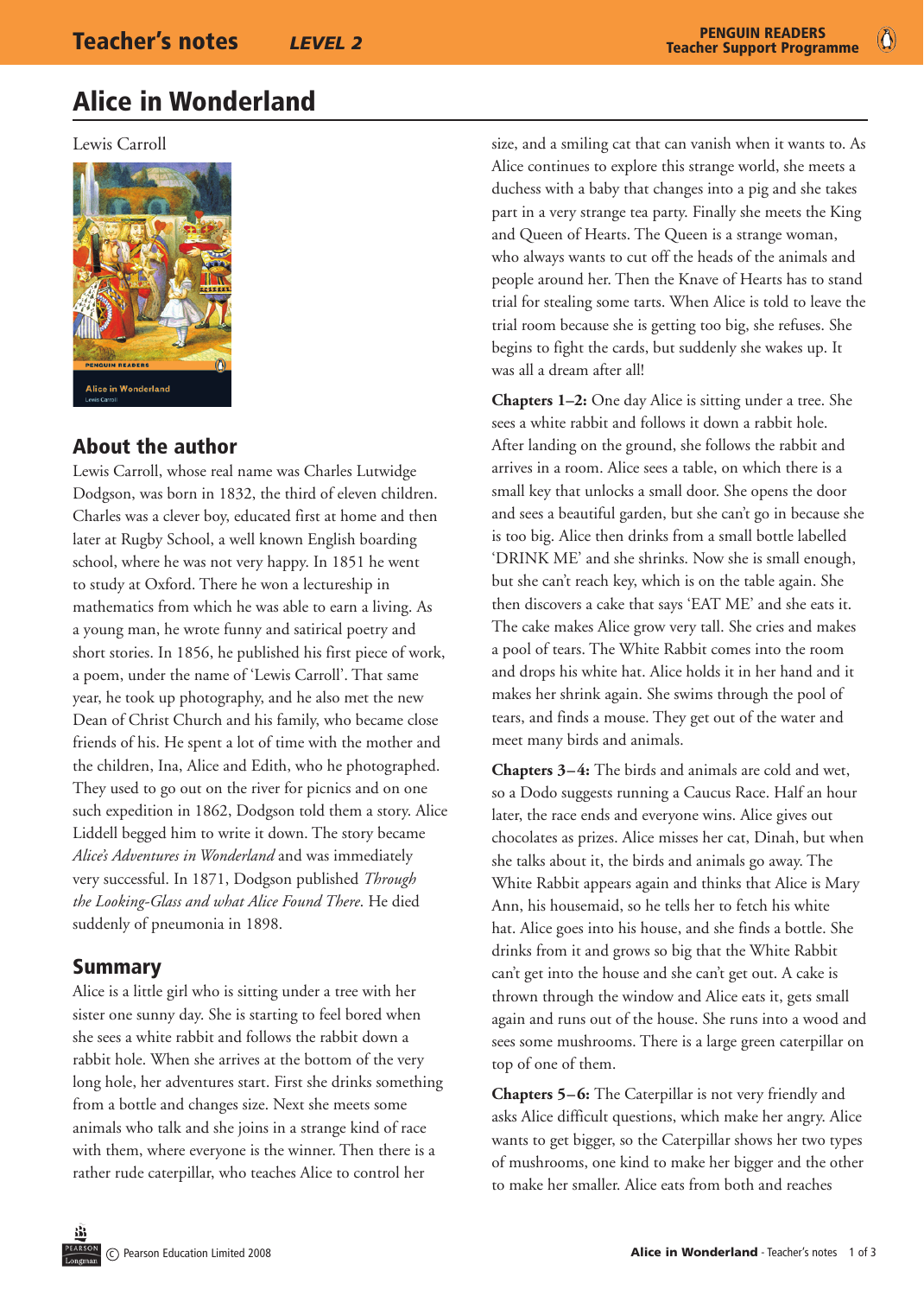## Alice in Wonderland

her normal height. She continues walking through the wood again and comes to a little house. She eats from the brown mushroom and becomes very small again and goes into the house. Inside, she meets an ugly woman, the Duchess, with a baby. Near the fire there is a cook and a Cheshire cat with a big smile. Alice is worried because the cook throws plates, cups and spoons at the Duchess and the baby. The Duchess tosses her baby up and down and before she leaves she throws the baby to Alice. To Alice's surprise, the baby turns into a pig, so she lets it go off into the woods. The Cheshire Cat tells her about the Mad Hatter and the March Hare and disappears. Alice decides to go to the March Hare's house. When she arrives, she sees that it's bigger then the Duchess's house and she eats some more mushroom to grow again.

**Chapters 7–8:** Alice joins the Mad Hatter, the March Hare and a mouse at a mad tea party. She thinks they are so impolite and they play so many jokes on her that she feels insulted and leaves. Then she finds a door in a tree, goes through it and finds herself once again in front of the small door that leads to the garden. She shrinks and walks through the door. In the garden, Alice comes across three cards painting white roses red because the Queen of Hearts hates white roses. When the Queen and the King arrive, she orders her men to cut off the gardeners' heads. The Queen condemns them and other people to death, but nobody ever loses their heads. Alice meets the Cheshire Cat and when the King sees it he asks the Queen to order her men to chop off the Cat's head. The Cat vanishes and then Alice meets the Duchess again.

**Chapters 9–10:** Everyone goes into a house for a trial. The Knave of Hearts is accused of stealing some tarts. The White Rabbit calls the witnesses. The first witness is the Mad Hatter, and the second one is the cook. Neither of them can help with the case at all. Next comes Alice, who is growing taller and taller all the time. The King asks her to leave the room, but Alice is not afraid of them because they are only cards. Suddenly, Alice's sister wakes her up. Alice has been asleep for a long time and it was all a dream. Both girls go back home for tea.

#### Background and themes

**Growing and adulthood:** Alice's adventures parallel the journey from childhood to adulthood. She encounters a number of new situations in which she needs to show adaptability in order to succeed. At the beginning she

cannot restrain from crying, but by the end she is self-possessed and able to face the baffling Wonderland logic. Alice's experiences in Wonderland are similar to those of children who have to try to make sense of the real world controlled by adults and the rules they make.

**Identity:** The story also reflects some of the confusions of growing up, during which children have to come to terms with who they are. Alice struggles with the importance and instability of personal identity. She is constantly ordered to identify herself by the creatures she meets, but she herself has doubts about her identity as well. Alice keeps getting either very big or very small (children, of course, get bigger all the time). At first this seems to happen by chance and she is upset by it. But the caterpillar helps her to take control of her changing size, and she is then more comfortable in her strange environment.

## Discussion activities

#### Before reading

- Pair work: Tell students to look at the picture on the front of the book and answer the following questions in pairs: *Who is the girl in the picture? What does she look like? Where is she? Who are the woman and the man in the picture? What is the woman doing? How does the girl feel? What do you think will happen in the story?*
- **2 Find and discuss:** Write the following words on the board: *a white rabbit, a strange bird, a cat, a tree with flowers, an angry woman, a table, cups and plates*. Ask students to find these things in the pictures in the book. Then get them to make a list of ten other things they can see in the pictures. Get feedback from the whole class and then have a class discussion: *What is going to happen in the story?*

#### Introduction After reading

Pair work: Ask students to answer the following questions: *Who wrote* Alice in Wonderland*? When did he write it? How was* Alice in Wonderland *different from other stories for children? Do you think you are going to like it? Why?* 

#### Chapters 1–2

#### While reading (after Chapter 1)

**4 Discuss:** Get students to discuss the following questions in small groups: *Why did Alice follow the rabbit? Do you think this was a good idea? Why can't Alice get through the little door into the garden? Why does Alice drink from the bottle that says 'DRINK ME' and why does she eat from the cake that says 'EAT ME'? How does Alice feel after all these changes? What do you think is going to happen next?*